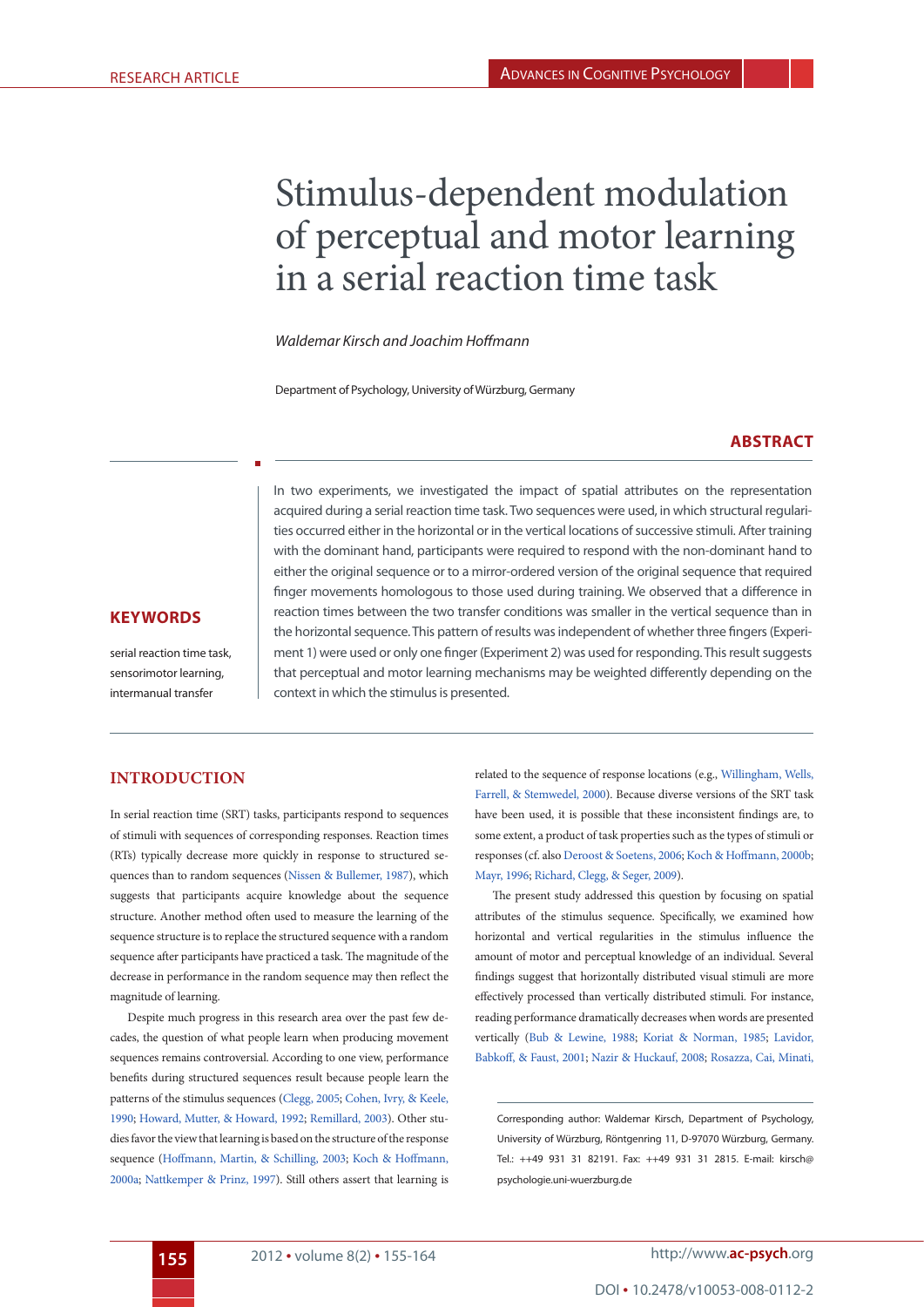[Paulignan, & Nazir, 2009](#page-9-3)). Moreover, when orientation angles become greater than 60°, reading time increases with word length. This finding suggests a switch from a parallel processing mode of letters to a serial processing mode [\(Koriat & Norman, 1985](#page-8-11); [Lavidor et al., 2001\)](#page-8-12). A similar phenomenon has also been reported in the research of the so-called *crowding effect*, which occurs when a target becomes more difficult to perceive when it is embedded in adjacent distractors. [Feng,](#page-8-14) [Jiang, and He \(2007\)](#page-8-14) reported that a stronger crowding effect occurred when distractors were horizontally flanking the target than when distractors were vertically flanking the target. The authors assumed that a tendency to organize items into units may be more strongly pronounced for horizontally oriented spatial layouts than for vertically arranged items because of participants' reading experience. According to Feng at al. ([2007\)](#page-8-14), the results may also reflect differences between horizontal and vertical dimensions in attentional resolution (cf. also [Awh & Pashler, 2000\)](#page-8-15). Furthermore, several studies have reported that perception across the visual field is not homogeneous at equal eccentricities. One well documented finding is referred to as *horizontalvertical asymmetry*, which suggests that performance is better at isoeccentric spatial locations on the horizontal than on the vertical meridian ([Carrasco, Evert, Chang, & Katz, 1995](#page-8-16); [Carrasco, Talgar, & Cameron,](#page-8-17) [2001;](#page-8-17) [Rijsdijk, Kroon, & Van der Wildt, 1980\)](#page-9-4). These studies suggest perceptual and attentional mechanisms within the visual system favor processing of horizontally distributed stimuli over the processing of vertically distributed stimuli.

<span id="page-1-12"></span><span id="page-1-11"></span><span id="page-1-7"></span><span id="page-1-4"></span><span id="page-1-2"></span><span id="page-1-0"></span>Adhering to these findings one may assume that the spatial attributes of a sequence affect associative learning processes like those involved in SRT tasks. In particular, perceptual learning of successive stimuli may be more effective if the sequence structure is characterized by horizontal, rather than by vertical, regularities. This, however, does not need to be expressed in the overall performance of an SRT task because multiple aspects of the sequence structure, including other possible associations (e.g., of responses, response effects, or of response locations), can be acquired simultaneously (cf. [Bapi, Doya, & Harner,](#page-8-18) [2000;](#page-8-18) [Clegg, DiGirolamo, & Keele, 1998;](#page-8-19) [Deroost, Zeeuws, & Soetens,](#page-8-20) [2006;](#page-8-20) [Goschke, 1998;](#page-8-21) [Hikosaka, Nakamura, Sakai, & Nakahara, 2002](#page-8-22); [Mayr, 1996](#page-8-9); [Seger, 1998](#page-9-5); [Verwey & Clegg, 2005](#page-9-6); [Witt & Willingham,](#page-9-7) [2006\)](#page-9-7). For instance, according to the model of [Hikosaka and colleagues](#page-8-22) [\(2002\)](#page-8-22), spatial and motor sequence learning mechanisms operate in parallel, but they contribute differently to the task performance depending on the amount of practice. Spatial learning is assumed to dominate during initial learning, while motor learning largely supports long-term retention of a sequential skill. Similar differences in the dominance or weighting of a particular learning type might occur as a result of the layout of the spatial stimulus, which may either benefit or hinder a learning mechanism. [Mayr \(1996\)](#page-8-9) demonstrated that sequence learning may be based on independent and parallel learning of sequences of objects and on sequences of stimulus locations. This finding indicates that certain learning mechanisms may prevail depending on the stimulus context. Moreover, a study by [Koch and Hoffmann](#page-8-8) [\(2000b\)](#page-8-8) asserted that learning may be determined by the availability of spatial features in the stimulus or response sequences. Learning was

primarily based on the structure of the response sequence when the responses were spatially distributed (Experiment 3), while the stimulus sequence was learned only when the stimuli were spatially distributed (Experiment 2). These results suggest that if one learning form is limited by task context, then the other learning processes may dominate.

<span id="page-1-6"></span>Against this background, we introduced conditions that selectively affected the relative salience of either the horizontal or the vertical stimulus dimension. A repetitive subsequence of three elements was embedded in a fixed order of nine two-dimensional spatial positions. The subsequence was exclusively related to the position order of the stimulus either on the horizontal or on the vertical dimension. Thus, we varied the relative amount of regularity (i.e., of redundancy) along the two dimensions while keeping all other stimulus properties constant. Two questions were examined in the present study. First, we sought to determine whether perceptual advantages of horizontal processing over vertical processing would enhance an individual's ability to learn the perceptual structure of a sequence (i.e., stimulus-based or response location-based learning). In particular, we wanted to explore whether the learning of the sequence of two-dimensional positions of stimuli and/or of response keys might benefit if the horizontal location of each stimulus were highly predictable.<sup>1</sup> Second, if such an effect were detectible, would response-based (i.e., motor) learning mechanisms contribute more substantially to sequence acquisition for stimuli that are less predictable on the horizontal dimension than on the vertical dimension? Assuming that stimulus context may hinder one learning mechanism, yet simultaneously facilitate other processes (see below), one might expect response-based learning mechanisms to receive more weight with vertical redundancies when perceptual learning is more difficult.

<span id="page-1-10"></span><span id="page-1-9"></span><span id="page-1-8"></span><span id="page-1-5"></span><span id="page-1-3"></span><span id="page-1-1"></span>Perceptual and motor components of learning were accessed by means of intermanual transfer (cf. [Deroost et al., 2006](#page-8-20); [Grafton,](#page-8-23) [Hazeltine, & Ivry, 2002](#page-8-23); [Parasher, Roy, & Gordon, 2001](#page-9-8); [Verwey &](#page-9-6) [Clegg, 2005](#page-9-6)). We followed a rationale that responding to the learned sequence of stimuli with the untrained hand would indicate perceptual learning. This was assumed because the sequence of effector movements is changed in this condition, whereas the sequence of stimuli and response keys remains unchanged (i.e., the parallel condition). The amount of motor learning was assumed to be expressed during the response to a mirrored version of the learned stimulus sequence, which involves effector movements homologous to those used during training (i.e., the mirror condition).2

## <span id="page-1-14"></span><span id="page-1-13"></span>**Experiment 1**

Participants performed an SRT task, in which they responded to circular locations arranged in a  $3 \times 3$  matrix by pressing assigned keys on a numerical keypad with their index, middle, and ring fingers. After an initial practice block, a fixed first-order conditional sequence of nine elements was repeatedly presented. The critical manipulation was related to the redundancies in the stimulus sequence. One group of participants practiced a sequence that could be parsed into three subsequences, each with three elements presented in the same succes-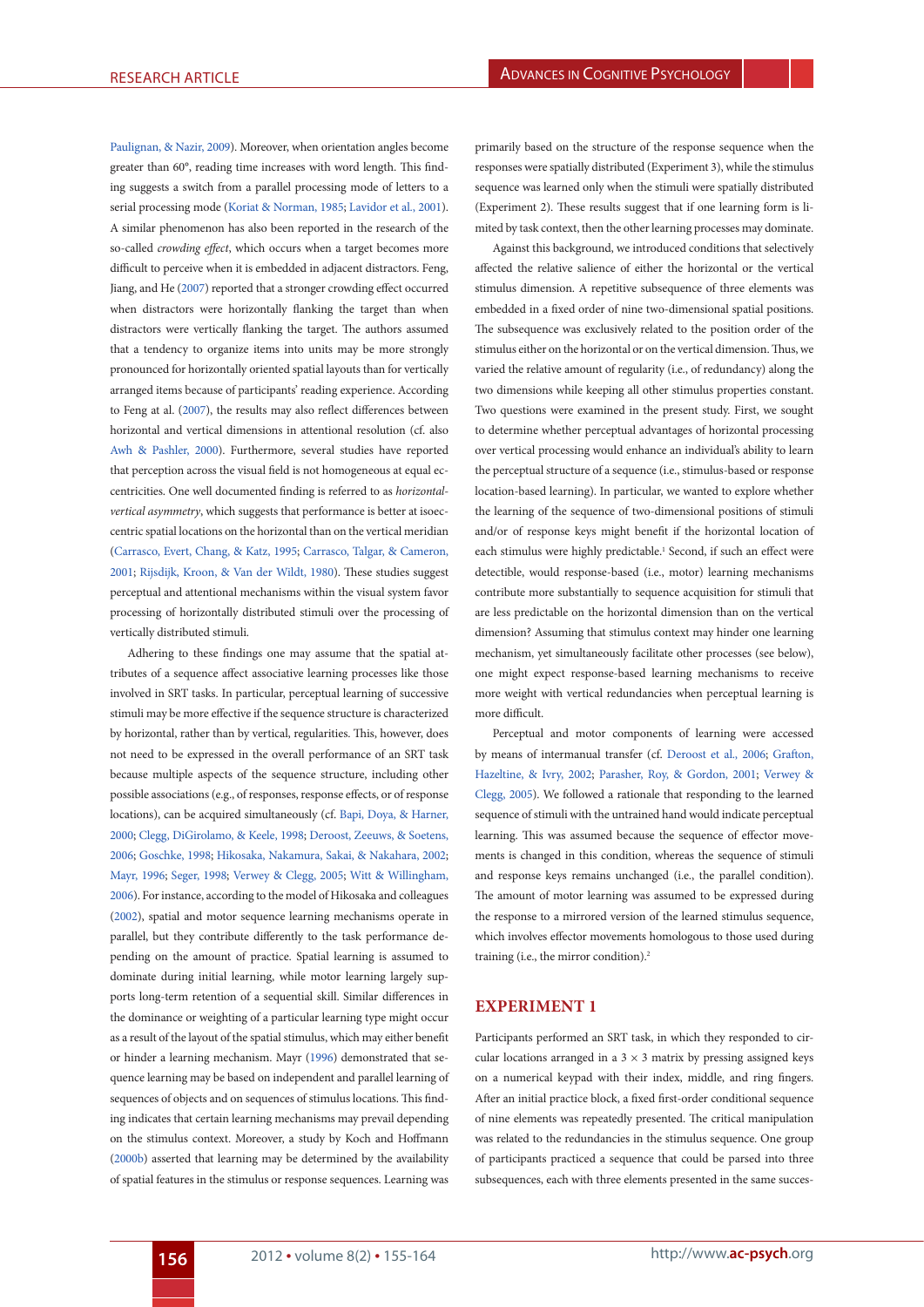sion of locations in the horizontal dimension (i.e., the horizontal sequence). That is, the order of right, left, and middle circle positions was repeated three times in the nine-element sequence. The second group of participants practiced another sequence, which was identical to the horizontal sequence in the statistical and the relational structures. However, it contained vertical regularities (i.e., the vertical sequence). After practicing with the dominant hand, participants had to perform the SRT task with their non-dominant hands. In one condition, participants responded to the original sequence of stimuli (and of response keys) with an unpracticed pattern of finger movements (parallel condition). In another condition, the stimulus sequence was modified to reverse the left and right targets around the vertical midline leading to the response sequence, which involved finger movements homologous to those used during training (mirror condition). Accordingly, participants had to rely on a sequence of homologous finger movements by responding to a changed stimulus sequence. As a consequence of more effective perceptual learning, we expected better intermanual transfer of the horizontal sequence, compared with the vertical, in the parallel condition. In the mirror condition, in contrast, the vertical sequence might be better transferred to the untrained hand than the horizontal sequence due to greater sequential motor knowledge.

# **Method**

## **Participants, task, and apparatus**

Twenty-eight undergraduate students of the University of Würzburg participated in the study to partially fulfill their course requirements. They gave their informed consent to engage in the procedures. The sample was comprised of 17 females and 11 males between the ages of 19 to 28 years ( $M_{\text{gas}}$  = 21.25). Twenty-six participants were predominantly right-handed and the remaining two were predominantly left-handed.

Participants performed an SRT task. The visual stimuli consisted of nine grey circles arranged in a  $3 \times 3$  array presented on a white background in the center of a 17-inch monitor. The viewing distance was approximately 50 cm. The circles were ~41 mm in diameter and were separated by ~60 mm (i.e., from center to center). In each trial, one of the nine circles was shaded to indicate the current stimulus location, and participants had to respond as quickly and accurately as possible to this stimulus (see Figure 1). Participants used the numerical keypad of a standard QWERTY keyboard to respond. The circle locations were compatibly assigned to the keys (i.e., the upper row of circles corresponded to the keys [7], [8], and [9], the middle row of circles corresponded to the keys [4], [5], and [6], and the lower row of circles corresponded to the keys [1], [2], and [3]). Participants were instructed to use their index, middle, and ring fingers when responding. The middle finger was aligned to the middle column, and the index and ring fingers were assigned to the outer columns. For instance, when the right hand was used, a participant responded to the circles appearing on the left side of the stimulus display by pressing the keys [1], [4], or [7] with their index finger, depending on the exact location of the stimulus.

### **Experimental procedure and design**

The experiment consisted of 17 blocks, each consisting of 162 trials. Participants responded in the first 14 blocks using their dominant hand and in the last three intermanual transfer blocks with their nondominant hand. In the first, 12th, and 16th blocks, pseudo-random sequences of stimuli were presented to establish baseline blocks. These sequences were random with the constraint that the whole sequence of nine positions (i.e., filled circles) was completed before another repetition began. Moreover, immediate repetitions of stimuli were avoided to ensure high comparability with the regular sequences (see below).

Two nine-element first-order conditional sequences were used as the primary structured sequences in the remaining training blocks and completed using the dominant hand. These sequences were also completed in the intermanual transfer blocks using the nondominant hand. The Sequence Type constituted a between-subject factor. Fourteen participants were randomly assigned to one of two experimental groups.

The first group responded to the sequence shown in Figure 1 (left panel). Within this nine-element sequence, an additional structural redundancy was introduced by the threefold repetition of the stimulus location in the *horizontal* dimension. As shown in Figure 1, stimuli on the right side of the display were always followed by stimuli that appeared on the left side, which then triggered the middle display column. Thus, the sequence in the horizontal dimension could be parsed into three triplets of locations, which all contained a "right−left−middle" pattern of succession. In contrast, the order in the vertical dimension was more complex: "middle−above−below−above−middle−above− below−below−middle."

The second group of participants was trained with a nine-element sequence, which was characterized by additional *vertical* regularities. In this group, the "below−above−middle" series was repeated three times, and the location succession in the horizontal dimension was complex (see Figure 1, right panel).

Both of these sequences were complementary because the order within and between horizontal triplets corresponded with the order of the vertical triplets. Moreover, they were also complimentary in the less relevant dimensions of both sequences (i.e., "middle−above−below− above−middle−above−below−below−middle" series corresponded to the "middle−left−right−left−middle−left−right−right−middle" series). Thus, this manipulation entailed sequences that had exactly the same statistical structure without differing in the relational structure (i.e., in respect to systematic relations within and between subsequences). The sequences only differed by the introduction of either vertical or horizontal dimensional redundancies.

During the intermanual transfer phase of the experiment, three different block types were presented. Participants responded to the same sequence of stimuli that they had previously practiced (parallel transfer), to the mirrored version of the original sequence (mirror transfer), and to a pseudo-random sequence (see above). To avoid a possible influence of the mirrored transfer on the parallel transfer blocks (and vice versa) and possible serial position effects, the succession of these three blocks was arranged to ensure the random block always occurred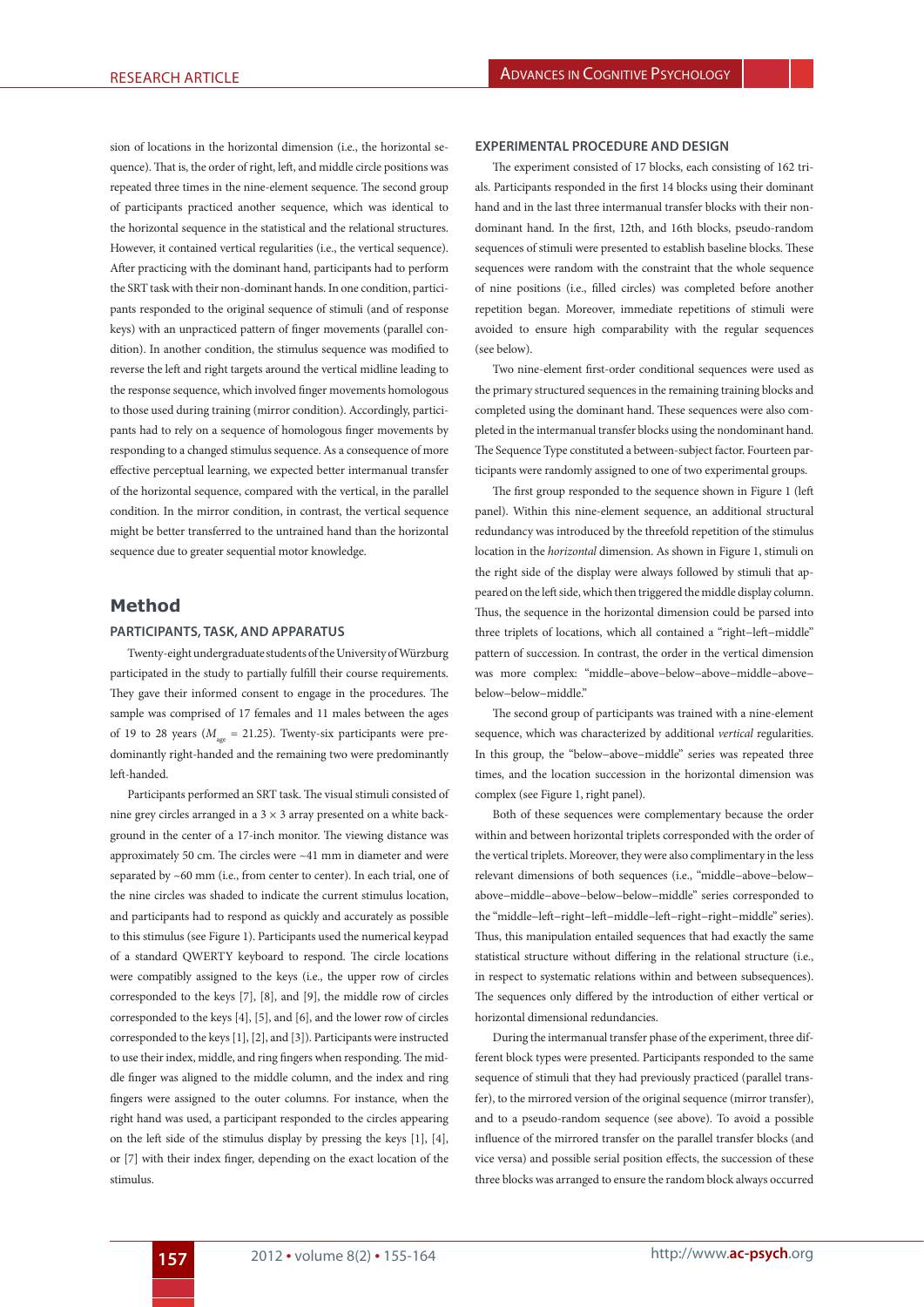

# **Figure 1.**

Sequences of stimuli used in Experiment 1. Alphabetic characters indicate locations with respect to the horizontal and vertical dimensions:  $r = right$ ,  $l = left$ ,  $m = middle$ ,  $a = above$ ,  $b = below$ . The sequences are arranged from left to right and from top to bottom (i.e., the first element is top-left, the ninth is bottom-right).



# **Figure 2.**

Mean reaction times (RT) across training and intermanual transfer blocks, separated by sequence type. Note that for presentation purposes, parallel (pa) and mirror (mi) transfer blocks are arbitrary ordered so that parallel transfer block corresponds to Block 15. In reality, the order of the structured transfer blocks was counterbalanced across participants.  $R =$  random stimuli.  $S =$  sequenced stimuli.

between the other two block types. This order of blocks was counterbalanced across participants.

The latency between the onset of the stimulus presentation and the key stroke was defined as the RT. As soon as the participant pressed a key, the next stimulus was presented. The refresh rate of the monitor was approximately 100 Hz; thus, a response-stimulus interval of ~10 ms was used. When a response was incorrect, the German word for *error* ("Fehler") appeared on the monitor. Subjects received information about the mean RT of the previous responses at the end of each block. The RT difference between Blocks 13 and 14 was used as a

measure of overall sequence learning, while the amount of intermanual transfer was assessed by comparing the performance in the last training block before the transfer phase (14) to the performance in the parallel and mirror transfer blocks.

To encourage subjects to follow the finger-key alignment, we asked them to press the center key with their middle fingers to start the blocks. Each regular block began at a randomly determined position in the nine-element sequence. After completing the SRT task, participants were debriefed about the presence and length of the sequence and were asked to recall the sequence. More specifically, they were asked to fill nine empty circle arrays by beginning at any position in the sequence. This recollection task was used as a test of sequence awareness.

## **Results**

RTs from error trials (3.55 %) were excluded from the analysis. Moreover, responses that were more than three standard deviations above the mean RT, as determined separately for each participant and each block, were considered outliers and discarded from further analyses (1.93 % of responses). In the remaining trials, we computed median RTs for each subject and block of trials. The mean median RTs for each sequence and block are shown in Figure 2.

The initial levels of performance achieved in the first practice and in the next 11 training blocks were comparable in the horizontal and in the vertical conditions. We calculated the individual differences of RTs between Block 13 and Block 14 as a measure of overall structurespecific learning. The mean differences were 237 ms (*SD* = 59.48) for the horizontal sequence and 234 ms (*SD* = 61.60) for the vertical. These differences were significant, *t*(13) = 14.92, *p* < .001, and *t*(13) = 14.23,  $p < .001$ , and indicative of structure-specific learning. The difference between the two conditions was not significant,  $t(26) = 0.13$ ,  $p = .902$ .

To assess the completeness of the intermanual transfer, the RT differences between the intermanual transfer blocks, in which the original sequence (parallel condition) or its mirrored version (mirror condition) were presented, and the last training block (i.e., Block 14) were com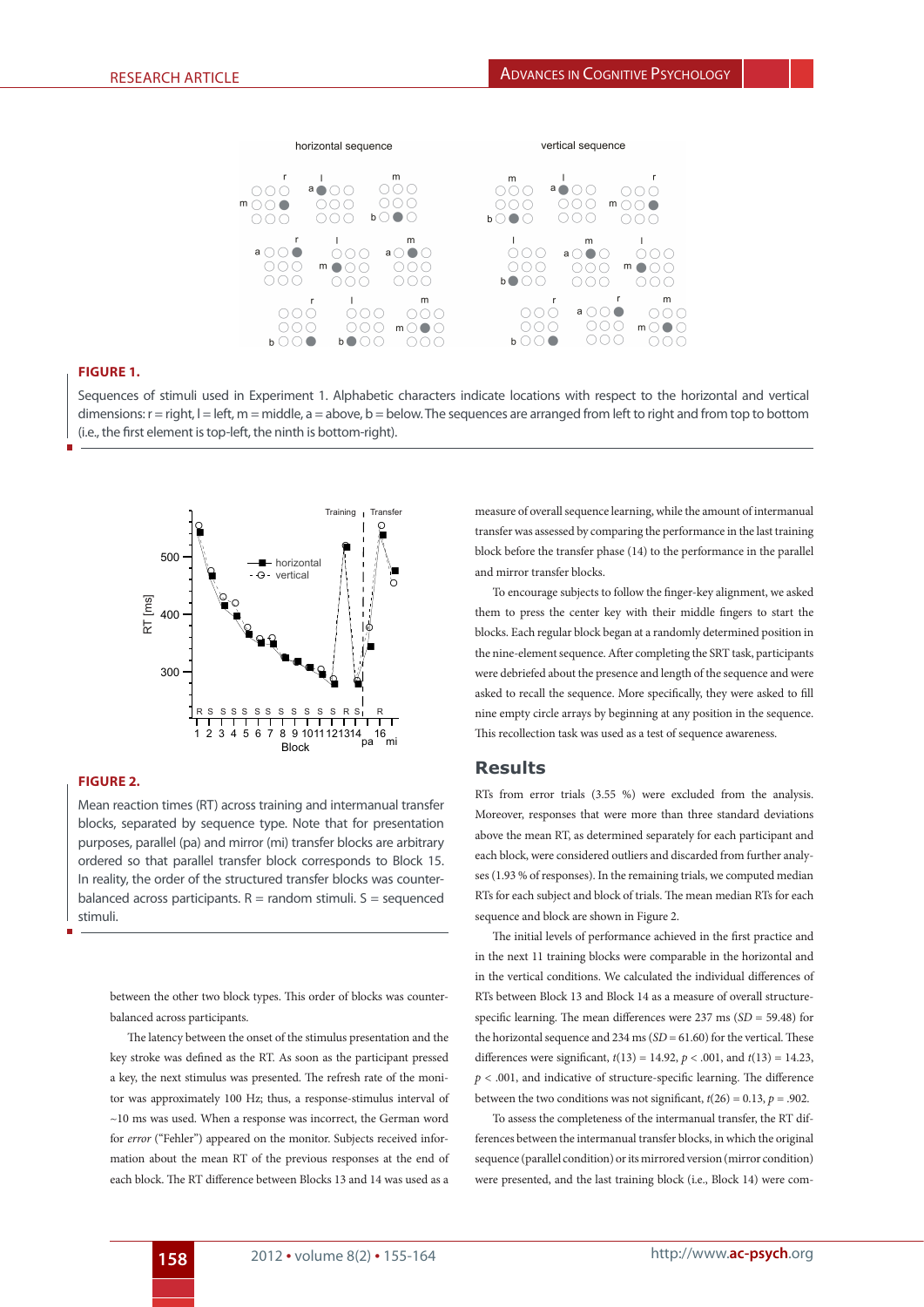puted. An analysis of variance (ANOVA) performed on these transfer costs with the Sequence as the between-subjects factor and the Transfer Type as the within-subjects factor revealed a significant main effect of the transfer type,  $F(1, 26) = 94.62$ ,  $p < .001$ , partial  $\eta^2 = .784$ . More importantly, it revealed a significant Transfer Type × Sequence interaction,  $F(1, 26) = 6.23$ ,  $p = .019$ , partial  $\eta^2 = .193$ . As shown in Figure 3, the difference between the costs following the parallel transfer and the costs following the mirror transfer was significantly larger for the horizontal sequence (131 ms) compared with the vertical sequence (77 ms).

Additional analyses computed for each transfer condition, however, did not indicate significant differences between the two sequences for either the parallel transfer,  $t(26) = 0.88$ ,  $p = .387$ , or the mirror transfer,  $t(26) = 1.18, p = .251.$ 

We scored participants' performance in the post-experimental recall task by determining the maximum number of sequence elements that were reproduced in the correct order. The horizontal sequence was associated with a mean of 5.4 correctly reproduced sequence elements, while 4.9 positions were recalled in the vertical sequence condition,  $t(26) = 0.53$ ,  $p = .602$ . To test whether awareness of the sequence affected the observed results (cf. [Willingham et al., 2000\)](#page-9-1) we repeated the main analysis of the intermanual transfer costs for the subsample of participants who displayed only fragmented explicit sequence knowledge ( $\leq$  four elements) and for participants with more explicit knowledge  $($  > four elements $)$ <sup>3</sup>. In both groups, we obtained the same pattern of results as for the entire sample. However, the Transfer Type × Sequence interaction did not reach the threshold of significance for the implicit group,  $F(1, 14) = 0.88$ ,  $p = .364$ , partial  $\eta^2 = .059$ , but it was significant for the explicit group,  $F(1, 10) = 7.31$ ,  $p = .022$ ,  $\eta^2 = .422$ .

# **Discussion**

Performance was generally better for the parallel transfer than for the mirror transfer. This result supports findings from several previous reports (e.g., [Grafton et al., 2002;](#page-8-23) [Verwey & Clegg, 2005](#page-9-6)) and indicates



## **Figure 3.**

Mean intermanual transfer costs (reaction time differences between Block 14 and structured transfer blocks) as a function of the learned sequence and transfer type. Error bars represent standard errors.

that the sequence of stimuli and/or of response locations may have contributed to sequence learning more than the sequence of effectors. However, the manipulation of horizontal versus vertical regularities modified the performance in both transfer conditions. The difference between the parallel and mirror transfer costs was smaller for the vertical sequence than for the horizontal sequence. This observed interaction is in accordance with our predictions and may suggest that a perceptual component was more strongly pronounced in the sequence knowledge when the horizontal stimulus dimension was accentuated. A motor component, in contrast, may have been weighted more heavily when the vertical dimension was more obvious.

Simple effect tests did not reveal significant results, and the observed pattern of results proved to be more pronounced in participants who possessed considerable explicit knowledge; thus, further research is necessary to better evaluate possible conclusions. One possible reason for the observed interaction may be related to the setup used in Experiment 1. Specifically, using three fingers to respond, as well as the applied key-finger assignment, may limit the validity and generalizability of the results. For instance, using three fingers may reinforce the relative salience of the horizontal dimension; this bias may be strengthened by the horizontal regularities. The assignment of the fingers to the three columns of the keypad may also differentially impact performance in the parallel and mirror transfer conditions depending on the sequence type. Because movement trajectories of each finger are more compatible with the regularities of the vertical sequence than with those of the horizontal sequence, the vertical condition may be associated with a stronger bias towards response-based learning. Furthermore, the relation between the introduced redundancies and the finger succession is not equal in both sequence conditions. With the horizontal sequence, the "right–left–middle" succession in the stimulus sequence corresponds to the succession "ring finger–index finger–middle finger". No such relation is evident for the vertical sequence. Finally, [Richard and colleagues \(2009](#page-9-2)) recently used a variant of the SRT task, in which a sequence of alternating directions was embedded in the stimuli. This variant did not produce any repeating patterns in response locations. The sequence of directions was only learned when the subjects responded with their index fingers, which necessitated lateral arm movements between the response keys. In contrast, responding with four fingers, which did not require lateral movements, did not lead to sequence learning. This result suggests that different representations may be acquired depending on whether one or multiple effectors are used to respond.

## **Experiment 2**

In Experiment 2, we aimed to replicate and extend the results of Experiment 1. To evaluate the extent to which the use of multiple fingers and of a respective key-finger assignment may account for the pattern of results observed in Experiment 1, in Experiment 2 the participants were asked to respond with only their index fingers. All other manipulations remained the same as in the first experiment. If the difference between the parallel and mirror transfer costs were reduced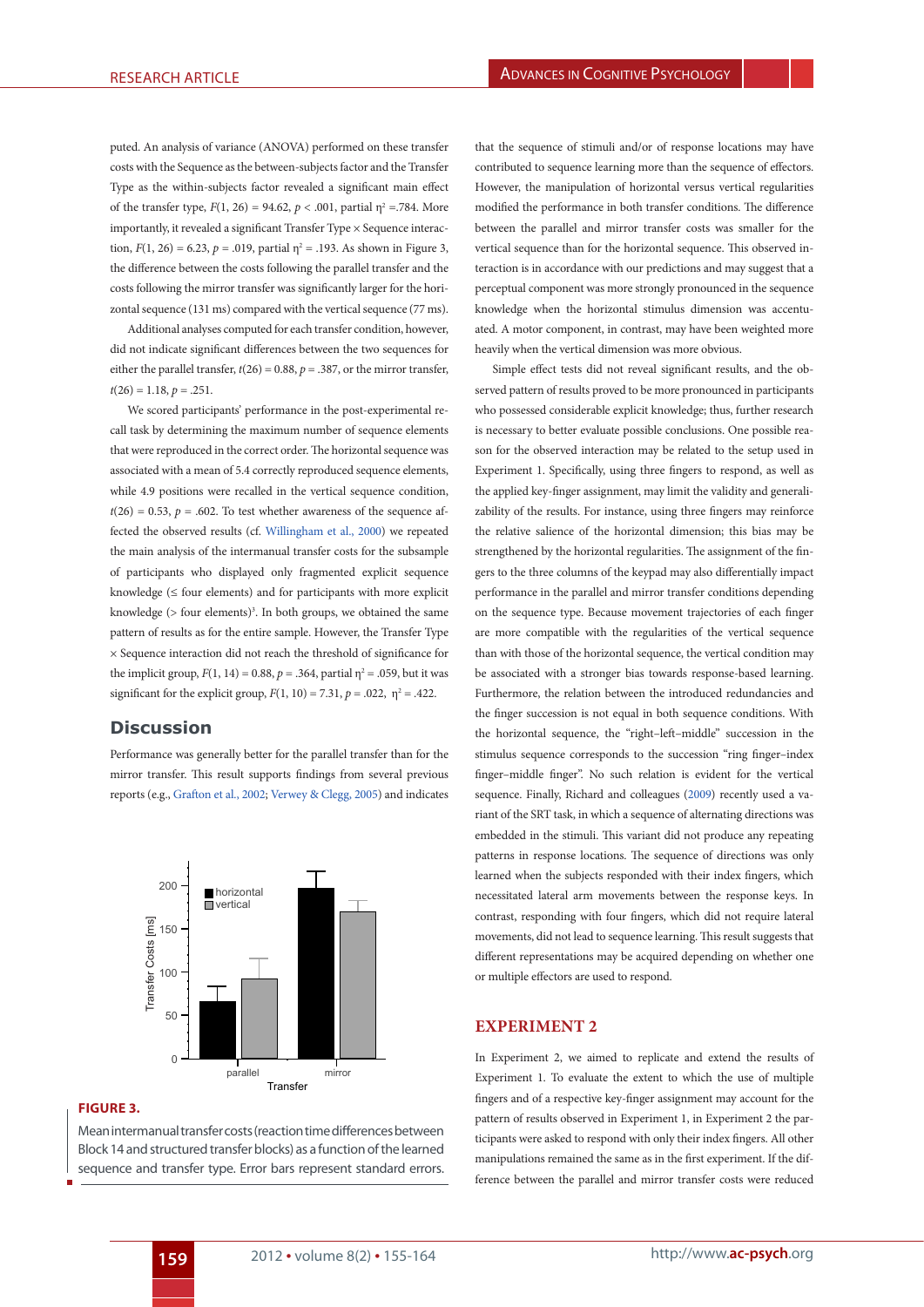for the vertical sequence, compared with the horizontal sequence, then this interaction would not be attributable to such specific factors as the number of effectors and the key-finger assignment.

## **Method**

The methods in Experiment 2 were nearly identical to those of Experiment 1, with the few differences described below.

Twenty-eight students of the University of Würzburg participated (25 women, three men;  $M_{\text{gas}}$  = 23.32 years; age range of 19-39 years). None of these students had previously participated in Experiment 1. They provided their informed consent and received course credit at the end of the experimental session. Twenty-six participants were predominantly right-handed, and two participants were predominantly left-handed.

Participants performed the same SRT task as in Experiment 1. The only difference between the two experiments was in the effectors that were used. Instead of responding with three fingers as in the first experiment, participants were asked to react with only their index fingers. As a consequence of this change, there were no specific fingerkeys assessments in this experiment.

## **Results**

RTs from error trials (2.80%) and outliers (2.23%) were excluded from analyses. The mean median RTs for the remaining trials are illustrated in Figure 4.

As shown in Figure 4, the performance pattern achieved with one finger in this experiment was very similar to that obtained with three fingers in Experiment 1. The regular structure was efficiently learned with the dominant hand in both sequence conditions, as



### **Figure 4.**

Mean reaction times (RTs) per block for the horizontal and vertical conditions in Experiment 2. Note that the order of parallel and mirror transfer blocks was counterbalanced across participants.  $R =$  random stimuli;  $S =$  sequenced stimuli;  $pa =$  parallel transfer; mi = mirror transfer.



#### **Figure 5.**

Mean intermanual transfer costs in Experiment 2. Error bars represent standard errors.

indicated by the significant differences between the random block and the following structure block. Mean differences were 196 ms  $(SD = 68.11)$  for the horizontal sequence and 217 ms  $(SD = 72.79)$  for the vertical sequence;  $t(13) = 10.75$ ,  $p < .001$ , for the horizontal condition;  $t(13) = 11.13$ ,  $p < .001$  for the vertical condition. The difference between the two conditions was not significant,  $t(26) = 0.79$ ,  $p = .437$ . Moreover, we conducted an ANOVA to analyze the intermanual transfer costs. The Sequence Type served as the between-subjects variable, and Transfer Type served as the within-subjects factor, and the RT differences between Block 14 and the parallel and mirror transfer blocks were used. The results yielded a significant main effect of transfer type, *F*(1, 26) = 172.37, *p* < .001, partial  $\eta^2$  = .869, and a significant interaction between Transfer Type and Sequence Type,  $F(1, 26) = 10.46$ ,  $p = .003$ , partial  $\eta^2 = .287$ . As shown in Figure 5, the difference in transfer costs between the parallel and the mirror conditions was larger for the horizontal sequence (131 ms) compared with the vertical sequence (79 ms). However, as in Experiment 1, additional analyses computed separately for each transfer condition did not reveal significant differences between the two sequences, with *t*(26) = 1.56,  $p = .130$ , for the parallel transfer and  $t(26) = 1.12$ ,  $p = .273$ , for the mirror transfer.

In the post-experimental recall task, the mean number of correctly reproduced sequence elements was 6.7 for the vertical sequence and 7.1 for the horizontal sequence,  $t(26) = 0.37$ ,  $p = .711$ . We also repeated the main analysis of the intermanual transfer costs for two subsamples of participants, which were grouped by the median of elements that were correctly reproduced. Similar to the results of Experiment 1, a significant Transfer Type  $\times$  Sequence interaction was present in participants with a high degree of explicit knowledge (> 8 elements),  $F(1, 11) = 16.09, p = .002,$  and  $\eta^2 = .594$ . In contrast, the interaction was not significant in the group with less explicit knowledge ( $\leq 8$  elements),  $F(1, 13) = 0.79, p = .389, \text{ and } \eta^2 = .057.$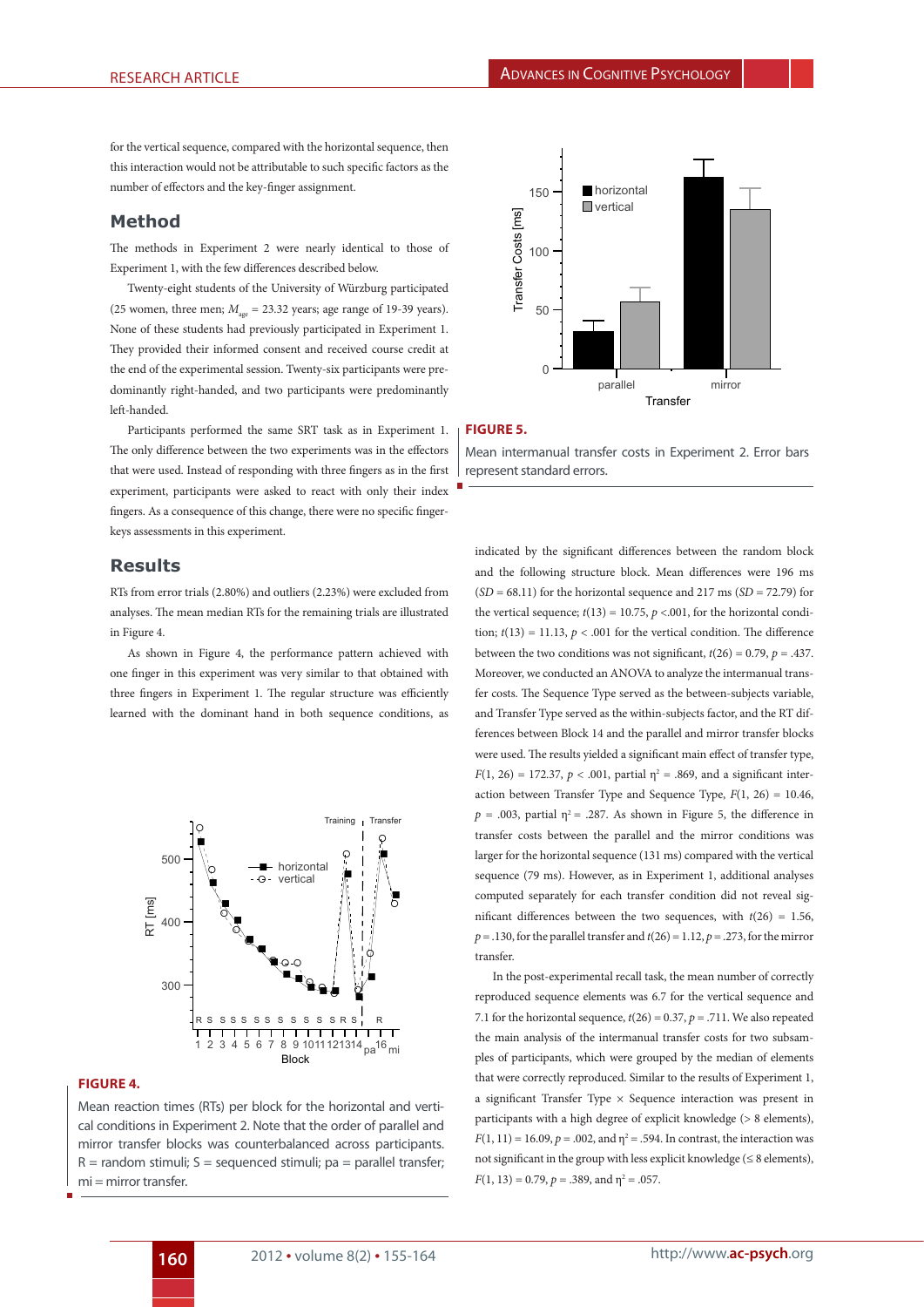# **Discussion**

The results of Experiment 2 indicate that, as in Experiment 1, participants' responses were slower in the mirror condition than in the parallel condition. More importantly, a significant Sequence Type × Transfer Type interaction was observed. The difference between the parallel and mirror transfer costs was smaller for the vertical sequence than for the horizontal sequence. This interaction pattern was also evident in participants with a high degree of explicit knowledge. Thus, the main results of Experiment 1 were replicated. Therefore, specific factors like the number of fingers or the finger-key assignment cannot account for the observed interaction between the dimension of spatial redundancies and the type of intermanual transfer.

# **General discussion**

We investigated the influence of visual stimulus characteristics on the nature of representations acquired during a perceptual-motor task in two experiments. The primary question of interest was whether the amount of motor and perceptual knowledge depends on spatial regularities in the horizontal dimension versus the vertical dimension. In one condition, the horizontal positions of stimuli were more predictable than the vertical positions (horizontal sequence). In another condition, the vertical stimulus dimension was more redundant (vertical sequence). We predicted a better intermanual transfer of the horizontal than of the vertical sequence in the parallel condition and predicted a reversed pattern in the mirror condition. We observed a difference in the intermanual transfer costs between the parallel and the mirror condition that depended on whether horizontal or vertical regularities were present in the stimulus sequence. This difference in transfer costs was smaller for the vertical sequence than for the horizontal sequence. However, we did not find significant differences between the two sequence conditions when the two transfer conditions were considered separately, although mean values indicated a trend in the expected direction. Thus, although the data allow only restricted conclusions, the results suggest that perceptual learning mechanisms may be more sensitive to the horizontal dimension of the sequence structure than to the vertical dimension and/or that motor learning may be more responsive to the vertical structure of a sequence.

The observed differences between parallel and mirror transfers for the horizontal sequence might be due to more effective processing of the horizontal stimulus features compared with the vertical stimulus features. As mentioned in the Introduction, there is evidence that perception may benefit more if stimuli are arranged along the horizontal meridian of the visual field than if they are arranged along the vertical meridian. Such a benefit for horizontal processing is not implausible because most of the relevant visual information related to our daily activities such as reading, walking, or driving is allocated along the horizontal dimension. Thus, as a result of ecological constraints, the visual system might be more strongly aligned with the horizontal than with the vertical dimension (cf. [Carrasco et al., 2001](#page-8-17)). Structural and functional factors (such as attentional mechanisms, the structure of

the visual field, and grouping processes) are discussed in this context, and these factors appear to account for the observed asymmetries in perception. These factors also appear to facilitate perceptual learning of horizontal regularities better than learning of vertical regularities. For instance, reading experience appears to be particularly relevant for the present task. It is possible that the learned tendency to organize horizontally arranged items into units led to more fluent processing and to stronger integration of single elements of the horizontal sequence compared with the vertical condition.

The observed difference between the two sequence conditions is also compatible with the assumption that in the vertical sequence, where perceptual learning might require more effort, subjects relied more heavily on effector movement sequences than in the horizontal condition. Because the overall learning performance was comparable in both sequence conditions, the results may suggest that subjects compensated for perceptual learning disadvantages by weighting motor information more heavily. This is expected if one assumes that multiple independent learning processes operate in parallel to optimize the performance and points to a high adaptivity of learning behavior.

The overall results provide evidence supporting the idea that spatial regularities affect the nature of representations acquired during perceptual-motor learning. Moreover, the results seem to align well with a number of previous reports that suggested task conditions may modulate learning mechanisms ([Deroost & Soetens, 2006;](#page-8-7) [Koch &](#page-8-8) [Hoffmann, 2000b;](#page-8-8) [Mayr, 1996;](#page-8-9) [Richard et al., 2009](#page-9-2)). Our results also extend these findings by highlighting the flexibility of learning. They indicate that both perceptual and motor mechanisms may contribute to sequence acquisition and that the relative impact of distinct learning processes may depend on task conditions.

<span id="page-6-0"></span>These conclusions are tentative and have to be considered with caution due to a number of factors that may limit functional interpretations. For instance, the performance in the mirror transfer condition may not necessarily reflect the amount of motor learning. According to the motor hypothesis, which served as our premise, activation of homologous movements may account for the mirror transfer. Such representations may operate on the level of hand postures (cf. [Rosenbaum,](#page-9-9) [Meulenbroek, & Vaughan, 1999](#page-9-9)); thus, the representations would be effector-specific. Alternatively, mirror performance may also be mediated by a transformation of the spatial representation of the learned stimulus sequence [\(Grafton et al., 2002](#page-8-23); [Verwey & Clegg, 2005](#page-9-6)). Although this question has not been examined in detail, the results do not support the spatial hypothesis. According to the spatial hypothesis, an advantage of the vertical sequence over the horizontal sequence would indicate a better spatial representation. However, this hypothesis seems implausible because the results of the parallel transfer condition, which captures spatial learning more directly, indicated an opposite pattern. Another possible weakness of the paradigm of intermanual transfer may also be related to the learning of the nondominant hand, because this learning may cause systematic sequence-specific RT biases that are independent of any prior practice with the dominant hand. However, because the overall learning performance of the dominant hand was comparable for both sequences, such an influence should not be expected.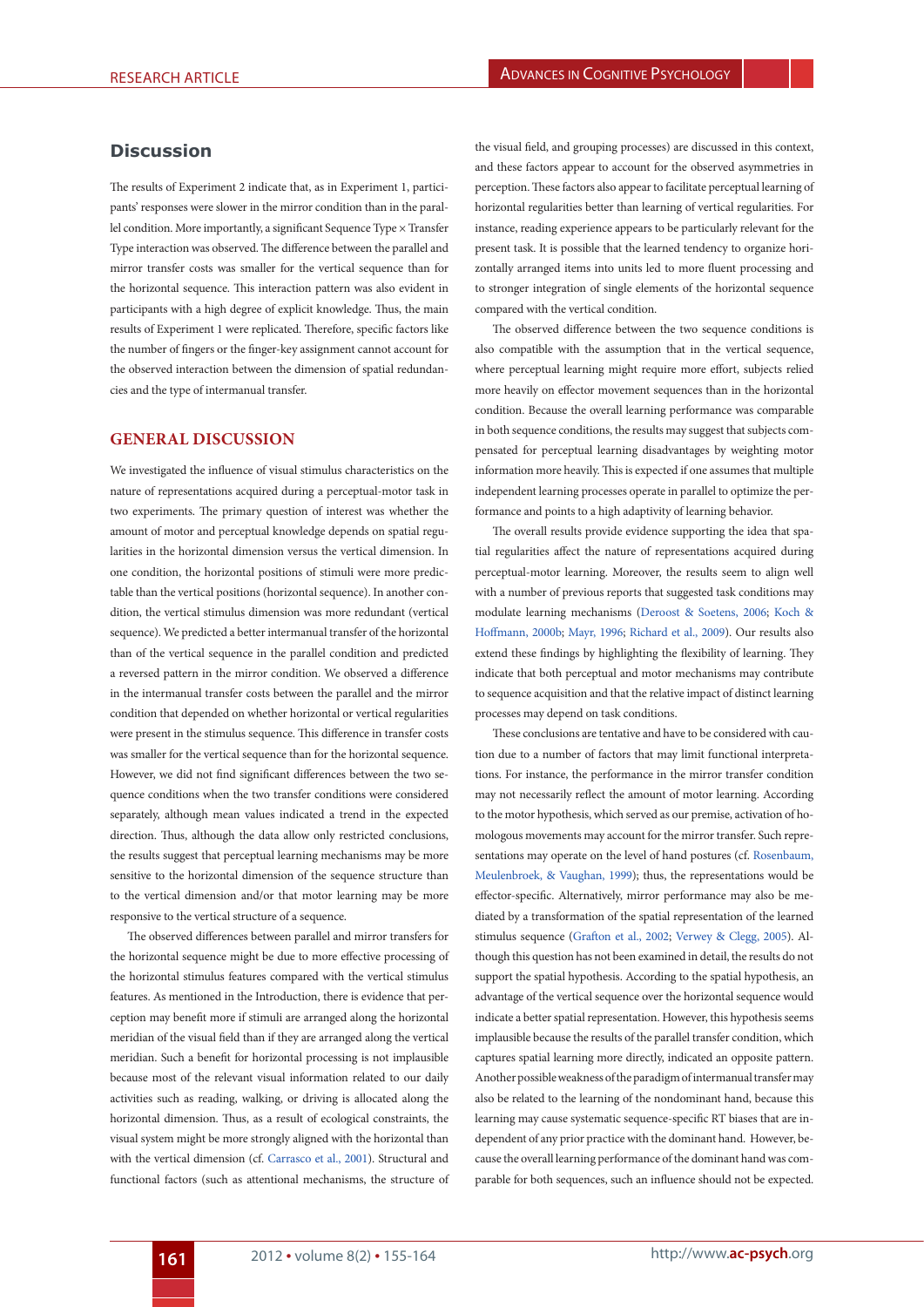<span id="page-7-3"></span>Moreover, the observed differences in responding to stimuli with horizontal and vertical regularities may be relative rather than absolute. As suggested in the research of the spatial stimulus-response compatibility effects (e.g., [Fitts & Seeger, 1953\)](#page-8-24), many results indicating a preference for horizontal coding over vertical coding (right-left prevalence effect) may be explained by a relative salience account (see [Rubichi, Vu, Nicoletti, & Proctor, 2006,](#page-9-10) for a review). According to this research, coding takes place in the dimension that is made salient by the stimulus-response environment, and performance is best when the salient dimensions of the stimulus and response sets correspond. The overall prevalence of the horizontal dimension observed in many experiments (e.g., [Nicoletti & Umiltà, 1984\)](#page-8-25) arose because horizontalsalient response and/or stimulus configurations were used (see also [Hommel, 1996](#page-8-26)). One may thus argue that the results of this study may be artifacts of the used setup. For instance, the correspondences between the introduced redundancies in the stimulus sequence and the resulting regularities in the response sequence were different for the vertical and the horizontal conditions. While the horizontal dimension in the stimulus sequence was compatible with the horizontal dimension in the response sequence ("right−left"), the vertical stimulus dimension ("above−below") was related to the depth of the response sequence ("back−forth"). Consequently, the current results may have been affected by this incompatibility within the stimulus-response set that was used in this study.

<span id="page-7-1"></span>Furthermore, we relied on a well-established assumption that local associations are formed between successive stimuli, successive responses, and/or successive response locations. Provided that this assumption is correct, the results of the mirror transfer condition are unambiguous. However, if more abstract perceptual and/or motor knowledge has been acquired during the experiments (e.g., if subjects learned that all stimuli on the right side of the display are always followed by stimuli on the left side), then a possible benefit of the vertical sequence over the horizontal sequence in the mirror condition may be related to the differences in the fit of this knowledge to the features of the mirrored sequence. While the abstract regular structure of the vertical sequence is maintained after mirroring (i.e., the "below−above−middle" succession is also present in the mirrored version of the sequence), the learned "right−left−middle" succession of the horizontal sequence is not more present after mirroring. Thus, the greater difference between the parallel transfer and the mirror transfer for the horizontal sequence may be partially attributed to this loss of learning and, consequently, due to the impossibility of applying the mentioned type of knowledge on the new sequence.

It should also be mentioned that participants did not acquire significantly more explicit knowledge in the horizontal condition, which is associated with more perceptual learning. Perceptual learning is often assumed to be explicit, while motor learning is typically seen as implicit (cf. [Hikosaka et al., 2002](#page-8-22)). We assume, however, that the implemented manipulation induced only minor differences in learning, so the post-experimental recall task was not able to capture these differences appropriately. In both experiments, the vertical sequences were associated with a mean number of correctly reproduced sequence

<span id="page-7-0"></span>elements, which was lower than the corresponding value in the horizontal condition. Comparatively, the overall performance in the recall task indicated a considerable amount of explicit knowledge, especially in Experiment 2. Moreover, the main pattern of results observed in both experiments was especially salient in subjects who possessed considerable amounts of explicit knowledge. This may indicate that the observed interaction occurred as a result of relatively high sequence awareness. This, in turn, may suggest that strategic, rather than automatic, mechanisms underlie the assumed interplay between perceptual and motor learning. The overall dominance of perceptual learning may also be related to participants' high degrees of awareness of the sequence structure (cf. [Deroost & Soetens, 2006\)](#page-8-7).

<span id="page-7-2"></span>Finally, it is unclear how eye movements may have affected the current results. A sequence of stimuli may be accompanied by a sequence of eye movements. Accordingly, learning may also be based on motor information of the ocular system, instead of, or in addition to, visual information (cf. [Deroost & Soetens, 2006\)](#page-8-7). If so, then measures derived from the parallel and mirror transfer conditions would include an ocular component, which may make an unambiguous distinction between perceptual and motor learning difficult.

To conclude, the results of this study suggest that the content of the memory trace generated in perceptual-motor tasks may vary depending on the context of the stimuli. Visual stimuli containing redundant information on the horizontal dimension appear to facilitate perceptual learning mechanisms. Vertical redundancies, in contrast, seem to enhance a motor component of learning. However, given the complexity of sensorimotor interactions and the relatively small size of the observed effects, further studies are needed to evaluate the validity and generality of these conclusions. Given some weaknesses in the method of intermanual transfer, other paradigms could be applied to replicate and extend the current results. For instance, a dissociation between stimulus-based and response location-based learning with another type of transfer task (cf. [Willingham et al., 2000\)](#page-9-1) may provide more detailed information about the mechanisms mediating a possible vertical-horizontal asymmetry in sequence learning tasks.

#### **Footnotes**

<sup>1</sup> However, we do not mean that a sequence of horizontal locations can be learned independently of a sequence of vertical locations. Horizontal and vertical characteristics of a stimulus cannot be distinguished in the present experiments because participants learned a sequence of two-dimensional positions. Nevertheless, we assume that perceptual and/or attentional factors might also facilitate learning (e.g., by a more rapid detection and/or grouping of single sequence elements) if only one of two dimensions of a sequence has salient attributes.

2 The terms *perceptual learning* and *motor learning* are operationally defined by the imposed transfer tests. In the parallel condition, participants see the same order of stimuli and press the keys in the same order as during acquisition. Due to the effector change, however, a new unpracticed pattern of muscle activation and joint angles has to be used in this test. Accordingly, measured performance can be considered indicative of stimulus-based and/or response location-based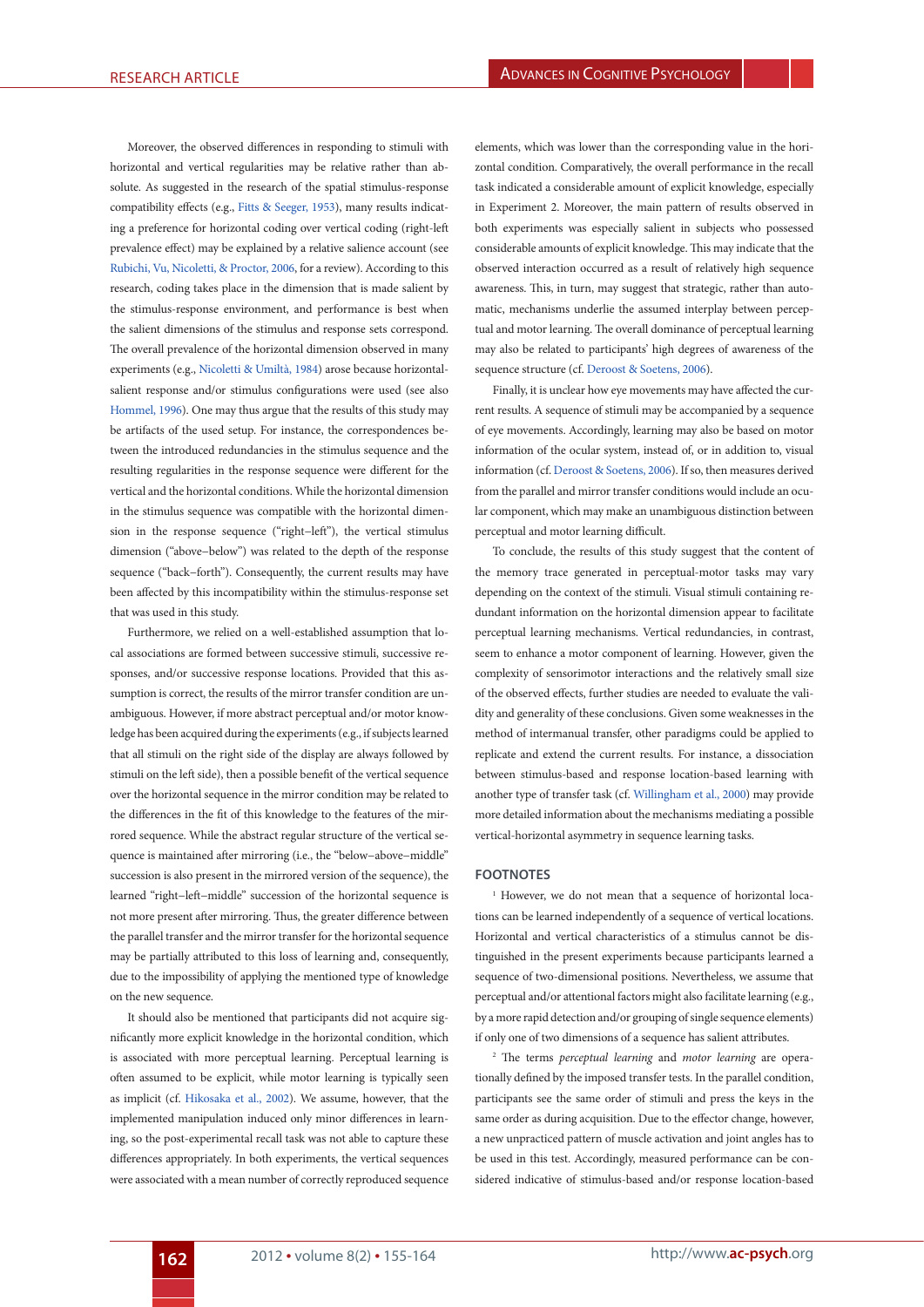learning. In the mirror condition, in contrast, the motor coordinates are reinstated, while the visual coordinates of response locations and stimuli are altered. That is, participants have to respond with the same pattern of homologous muscle activation and use the same relative joint angles as during practice (cf. [Kovacs, Han, & Shea, 2009\)](#page-8-27). Accordingly, performance in the mirror test may be related to some aspects of motor learning, including the order of effectors or of effector movements.

<sup>3</sup> The value of 4 corresponded to the median of the whole sample.

### **Author Note**

This research was supported by grant HO 1301/12-1 awarded to Joachim Hoffmann by the German Research Council (DFG).

#### **References**

- <span id="page-8-15"></span>A[wh, E., & Pashler, H. \(2000\).](#page-1-0) Evidence for split attentional foci. *Journal of Experimental Psychology: Human Perception and Performance*, *26*, 834-846.
- <span id="page-8-18"></span>[Bapi, R. S., Doya, K., & Harner, A. M. \(2000\).](#page-1-1) Evidence for effector independent and dependent representations and their differential time course of acquisition during motor sequence learning. *Experimental Brain Research*, *132*, 149-162.
- <span id="page-8-10"></span>[Bub, D. N., & Lewine, J. \(1988\)](#page-0-0). Different modes of word recognition in the left and right visual fields. *Brain and Language*, *33*, 161-188 WWW
- <span id="page-8-16"></span>C[arrasco, M., Evert, D. L., Chang, I., & Katz, S. M. \(1995\).](#page-1-2) The eccentricity effect: Target eccentricity affects performance on conjunction searches. *Perception & Psychophysics*, *57*, 1241- 1261. WWW
- <span id="page-8-17"></span>C[arrasco, M., Talgar, C. P., & Cameron, E. L. \(2001\).](#page-1-3) Characterizing visual performance fields: Effects of transient covert attention, spatial frequency, eccentricity, task, and set size. *Spatial Vision*, *15*, 61-75.
- <span id="page-8-1"></span>C[legg, B. A. \(2005\).](#page-0-1) Stimulus-specific sequence representation in serial reaction time tasks. *The Quarterly Journal of Experimental Psychology*, *58*A, 1087-1101.
- <span id="page-8-19"></span>C[legg, B. A., DiGirolamo, G. J., & Keele, S. W. \(1998\).](#page-1-4) Sequence learning. *Trends in Cognitive Sciences*, *2*, 275-281.
- <span id="page-8-2"></span>[Cohen, A., Ivry, R. I., & Keele, S. W. \(1990\)](#page-0-2). Attention and structure in sequence learning. *Journal of Experimental Psychology: Learning, Memory, and Cognition*, *16*, 17-30.
- <span id="page-8-7"></span>[Deroost, N., & Soetens, E. \(2006\)](#page-0-3). Perceptual or motor learning in SRT tasks with complex sequence structures. *Psychological Research*, *70*, 88-102.
- <span id="page-8-20"></span>[Deroost, N., Zeeuws, I., & Soetens, E. \(2006\)](#page-1-5). Effector-dependent and response location learning of probabilistic sequences in serial reaction time tasks. *Experimental Brain Research*, *171*, 469-480.
- <span id="page-8-14"></span>F[eng, C., Jiang, Y., & He, S. \(2007\).](#page-1-6) Horizontal and vertical asymmetry in visual spatial crowding effects. *Journal of Vision*, *7*(2): 13, 1-10.
- <span id="page-8-24"></span>F[itts, P. M., & Seeger, C. M. \(1953\).](#page-7-0) S-R compatibility: Spatial

characteristics of stimulus and response codes. *Journal of Experimental Psychology*, *46*, 199-210.

- <span id="page-8-28"></span><span id="page-8-21"></span>[Goschke, T. \(1998\)](#page-1-7). Implicit learning of perceptual and motor sequences. In M. A. Stadler & P. A. Frensch (Eds.), *Handbook of implicit learning* (pp. 401-444). Thousand Oaks, CA: Sage.
- <span id="page-8-23"></span>[Grafton, S. T., Hazeltine, E., & Ivry, R. B. \(2002\).](#page-1-8) Motor sequence learning with the nondominant left hand. A PET functional imaging study. *Experimental Brain Research*, *146*, 369-378.
- <span id="page-8-22"></span>H[ikosaka, O., Nakamura, K., Sakai, K., & Nakahara, H. \(2002\).](#page-1-9) Central mechanisms of motor skill learning. *Current Opinion in Neurobiology*, *12*, 217-222.
- <span id="page-8-4"></span>[Hoffmann, J., Martin, C., & Schilling, A. \(2003\)](#page-0-4). Unique transitions between stimuli and responses in SRT tasks: Evidence for the primacy of response predictions. *Psychological Research*, *67*, 160-173. WWW
- <span id="page-8-26"></span>[Hommel, B. \(1996\)](#page-7-1). No prevalence of right-left over above-below spatial codes. *Perception & Psychophysics*, *58*, 102-110.
- <span id="page-8-3"></span>[Howard, J. H., Mutter, S. A., & Howard, D. V. \(1992\)](#page-0-5). Serial pattern learning by event observation. *Journal of Experimental Psychology: Learning, Memory, and Cognition*, *18*, 1029- 1039.
- <span id="page-8-5"></span>K[och, I., & Hoffmann, J. \(2000a\)](#page-0-6). Patterns, chunks, and hierarchies in serial reaction-time tasks. *Psychological Research*, *63*, 22-35. WWW
- <span id="page-8-8"></span>K[och, I., & Hoffmann, J. \(2000b\).](#page-0-7) The role of stimulus-based and response-based spatial information in sequence learning. *Journal of Experimental Psychology: Learning, Memory, and Cognition*, *26*, 863-882.
- <span id="page-8-11"></span>K[oriat, A., & Norman, J. \(1985\).](#page-0-8) Reading rotated words. *Journal of Experimental Psychology: Human Perception and Performance*, *11*, 490-508.
- <span id="page-8-27"></span>K[ovacs, A. J., Han, D.-W., & Shea, C. H. \(2009\)](#page-8-28). The representation of movement sequences is related to task characteristics. *Acta Psychologica*, *132*, 54-61.
- <span id="page-8-12"></span>L[avidor, M., Babkoff, H., & Faust, M. \(2001\)](#page-0-9). Analysis of standard and non-standard visual word format in the two hemispheres. *Neuropsychologia*, *39*, 430-439.
- <span id="page-8-9"></span>M[ayr, U. \(1996\)](#page-0-10). Spatial attention and implicit sequence learning: Evidence for independent learning of spatial and nonspatial sequences. *Journal of Experimental Psychology: Learning, Memory, and Cognition*, *22*, 350-364.
- <span id="page-8-6"></span>[Nattkemper, D., & Prinz, W. \(1997\).](#page-0-11) Stimulus and response anticipation in a serial reaction task. *Psychological Research*, *60*, 98-112.
- <span id="page-8-13"></span>[Nazir, T. A., & Huckauf, A. \(2008\)](#page-0-12). The visual skill reading. In E. L. Grigorenko & A. J. Naples (Eds.), *Single word reading: Cognitive, behavioral, and biological perspectives* (pp. 25-42). Mahwah, NJ: Lawrence Erlbaum Associates.
- <span id="page-8-25"></span>N[icoletti, R., & Umiltà, C. \(1984\)](#page-7-2). Right-left prevalence in spatial compatibility. *Perception & Psychophysics*, *35*, 333-343.

<span id="page-8-0"></span>N[issen, M. J., & Bullemer, P. \(1987\).](#page-0-13) Attentional requirements of